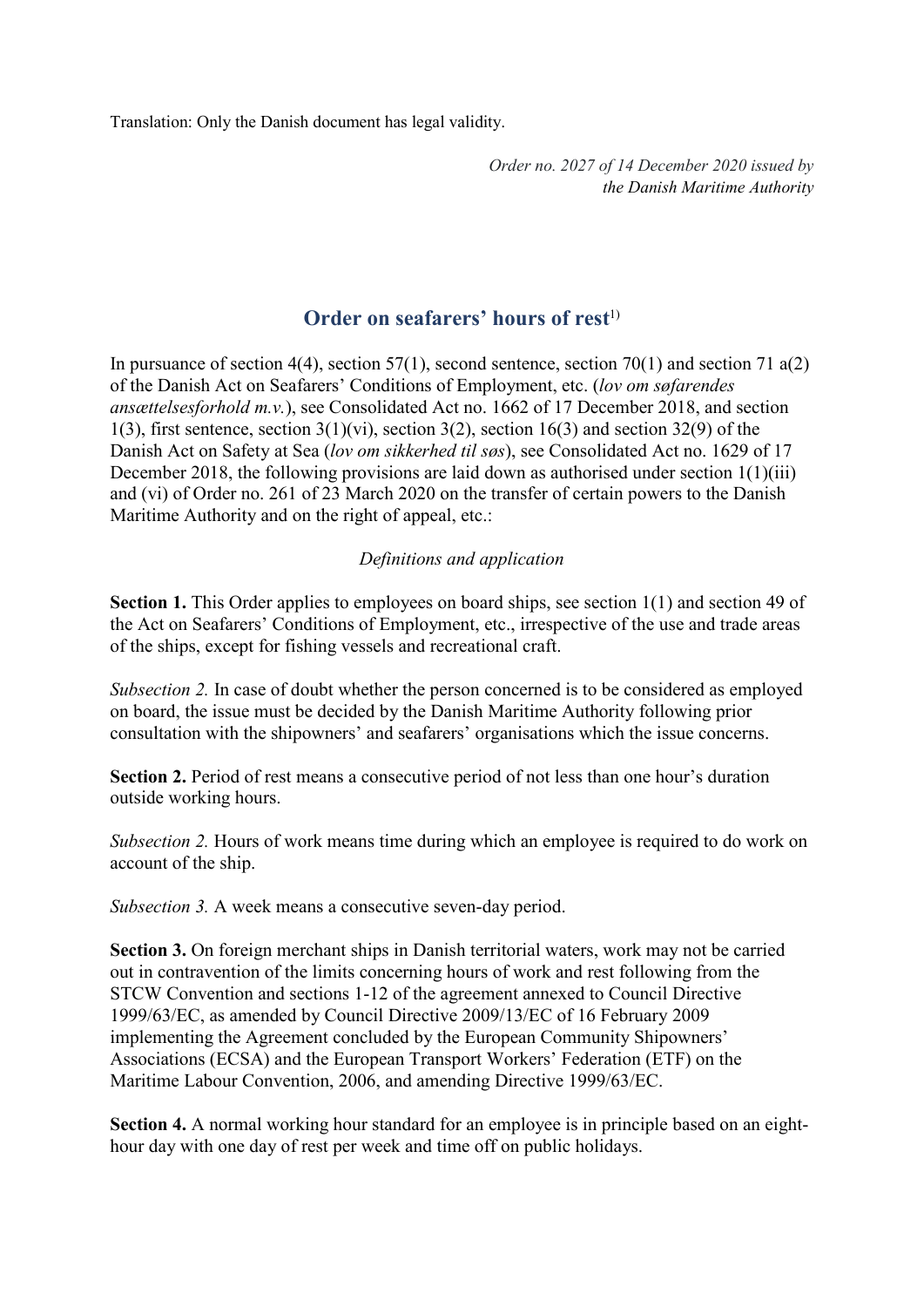*Subsection 2.* For employees, only the hours of rest are adjusted, see section 57 of the Act on Seafarers' Conditions of Employment, etc.

## *Hours of rest, etc.*

**Section 5.** Employees are entitled to regular periods of rest of sufficient length to ensure health and safety.

*Subsection 2.* The hours of rest of employees of 18 years of age or older must be a minimum of 10 hours in any 24-hour period, but see section 6(4). The hours of rest may be divided into no more than two periods, one of which must be at least six hours in length, but see sections 9 and 10. The interval between two consecutive periods of rest may not exceed 14 hours.

*Subsection 3.* The total hours of rest in any week must be at least 77 hours.

*Subsection 4.* On Sundays and public holidays, the shipowner may not order an employee to carry out work that can be postponed.

*Subsection 5.* On Sundays and public holidays, employees who so wish should furthermore be given the opportunity to hold an undisturbed service of worship on board, if possible.

**Section 6.** As regards watchkeeping seafarers or seafarers whose work includes tasks related to safety and pollution prevention or as regards seafarers working on ships engaged on short voyages, section 5(2) and (3) may be derogated from by collective agreements, taking into account more frequent or longer leave periods or the granting of compensatory days off, but see subsection  $(4)$ .

*Subsection 2.* An agreement under subsection (1) must, at a minimum, fulfil the following requirements, see section A-VIII/1, paragraph 9, of the STCW Convention:

(i) The requirement of a minimum of 10 hours of rest in any 24-hour period.

(ii) The requirement of 70 hours of rest in any seven-day period. A reduction of the weekly period of rest to 70 hours is not permitted for more than two consecutive weeks. The interval between two periods of exception on board may not be less than twice the duration of the exception.

(iii) The requirement that the hours of rest may be divided into no more than three periods, one of which must be at least six hours in length and neither of the other two periods may be less than one hour in length. The interval between consecutive periods of rest may not exceed 14 hours. Exceptions may not extend beyond two 24-hour periods in any seven-day period.

(iv) Exceptions must, as far as possible, take into account the guidance regarding prevention of fatigue in section B-VIII/1 of the STCW Convention.

*Subsection 3.* Derogations under subsection (1) must be recorded with the Danish Maritime Authority before being applied, and the agreement text recorded must be available on board in Danish and in English in an easily accessible place.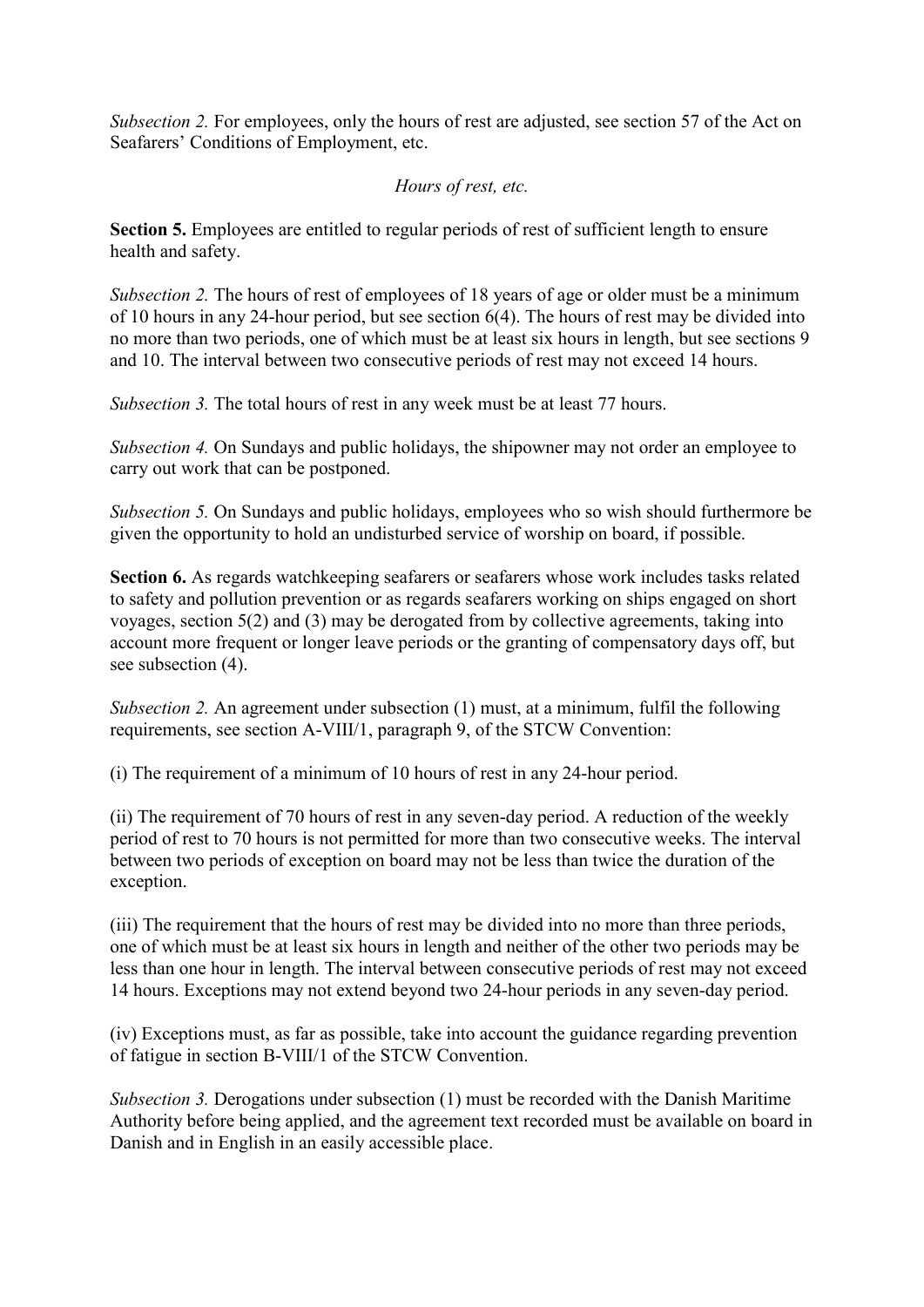*Subsection 4.* As regards watchkeeping seafarers or seafarers whose work includes tasks related to safety and pollution prevention on board passenger ships in regular service within the area marked in Annex 4, the hours of rest under section 5(2) may be derogated from by collective agreements.

*Subsection 5.* Agreements under subsection (4) are subject to approval by the Danish Maritime Authority. Approval is granted subject to the agreement containing compensatory measures, see Annex 5.

*Subsection 6.* If a collective agreement under subsection (4) expires, is terminated or lapses, the Danish Maritime Authority's approval will cease simultaneously.

*Subsection 7.* The provision does not apply to persons under 18 years of age.

**Section 7.** An employee below the age of 18 must have a total period of rest of at least 12 hours in any 24-hour period.

*Subsection 2.* The period of rest must generally cover the period between 20.00 and 06.00 hours.

*Subsection 3.* As regards watchkeeping employees below the age of 18, the period of rest may be divided into no more than two periods. One of the periods of rest must be at least eight hours in length and be in the period between 20.00 and 06.00 hours.

*Subsection 4.* The interval between two consecutive periods of rest may not exceed 12 hours.

*Subsection 5.* The total hours of rest in any week must be at least 84 hours.

*Subsection 6.* Subsections (2) and (3) do not apply to employees below the age of 18 if it is necessary to place the periods of rest at some other time as part of vocational training, maritime training approved by the Danish Maritime Authority or similar training of at least two years' duration providing professional competences.

*Subsection 7.* Employees below the age of 18 must have two consecutive days off a week. If required, the weekly days off may be postponed if they are replaced by similar time off later.

**Section 8.** Employees on call must have a compensatory period of rest if the normal period of rest is interrupted as a consequence of work and if such an interruption without any compensation for the employee means that the requirement for the hours of rest cannot be met.

*Subsection 2.* The total hours of rest for employees on call must amount to a minimum of 10 hours in any 24-hour period, and one of the periods of rest must be at least six hours in length, but see section 6(4).

*Subsection 3.* As regards employees below the age of 18, the total hours of rest, irrespective of any interruption, must be at least 12 hours in any 24-hour period, and one of the periods of rest must be at least eight hours in length.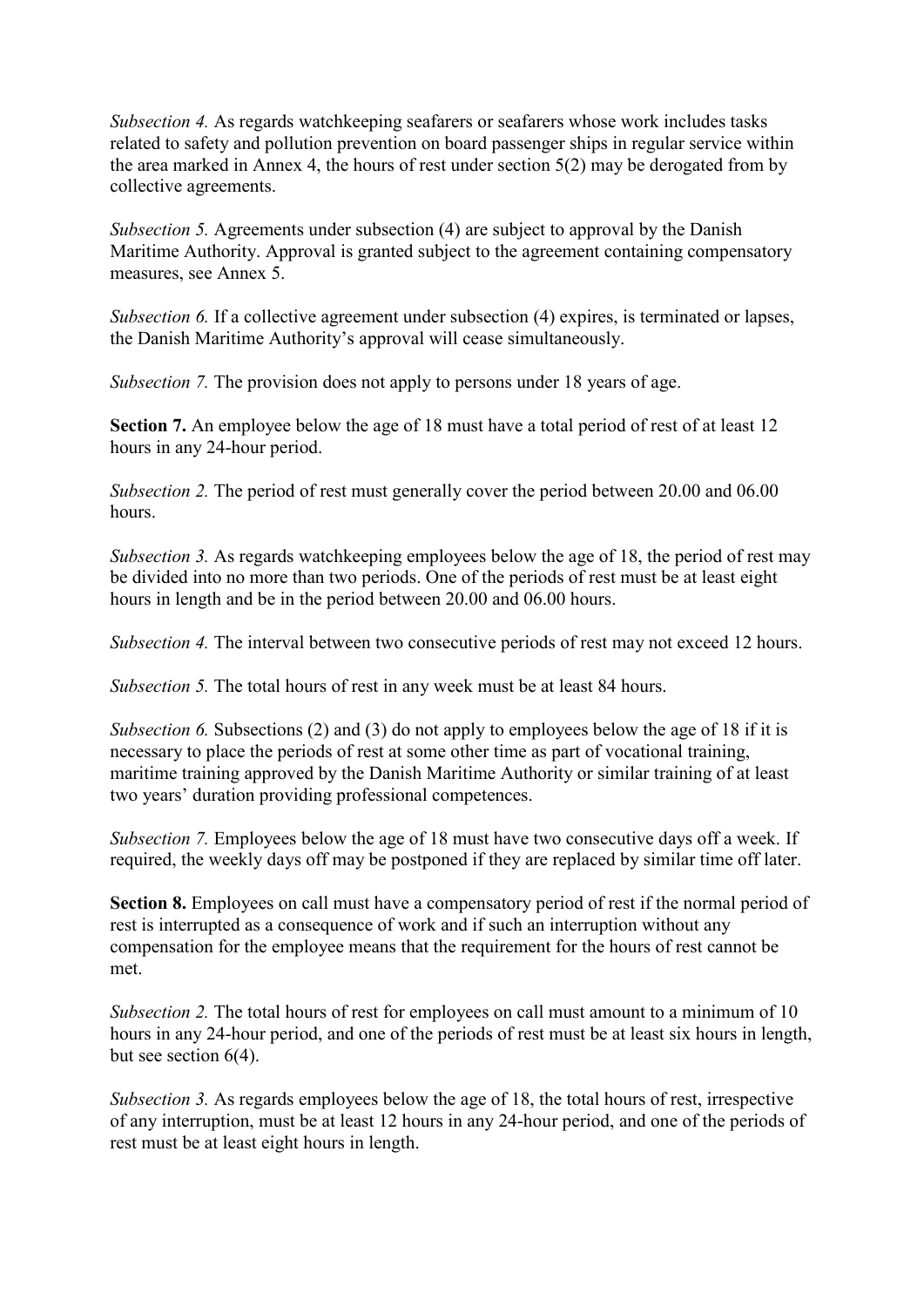**Section 9.** Muster, fire and rescue drills and other prescribed drills must be carried out so that they interfere as little as possible with periods of rest and do not result in fatigue.

*Subsection 2.* As regards employees who have turned 18 years of age and who carry out drills covered by subsection (1), the total hours of rest, irrespective of any interruption, must be a minimum of 10 hours in any 24-hour period, and one of the periods of rest must be at least six hours in length, but see section 6(4).

*Subsection 3.* As regards employees below the age of 18, the total hours of rest, irrespective of any interruption, must be at least 12 hours in any 24-hour period, and one of the periods of rest must be at least eight hours in length.

**Section 10.** The master may require that the seafarer works when it is necessary for the immediate safety of the ship, those on board or the cargo or to assist other ships or persons in distress at sea.

*Subsection 2.* The provisions of sections 5-9 may be derogated from in the situations referred to in subsection (1).

*Subsection 3.* As soon as possible after the re-establishment of a normal situation, the master shall ensure that the seafarer who has carried out work during a scheduled period of rest gets a sufficient period of rest.

### *Posting and recording*

**Section 11.** In an easily accessible place on board, a table must be posted with information about each position on board, about the employees' schedule of service at sea and in port, including watchkeeping periods for watchkeeping employees.

*Subsection 2.* The table must be in Danish and in English, and the format must be approved by the Danish Maritime Authority. A table approved by the Danish Maritime Authority is reproduced as Annex 1.

*Subsection 3.* For ships comprised by section 6(4) and of which the only working language is Danish, the table may be posted in Danish only.

**Section 12.** The employees' daily periods of rest must be recorded in a special record of hours of rest on an ongoing basis, which must be in Danish and in English, and the format of which must be approved by the Danish Maritime Authority. The record must be kept in duplicate. A record approved by the Danish Maritime Authority is reproduced as Annex 2. Annex 3 contains an overview of the information which the recording of hours of rest must contain for employees on board ships exclusively engaged on voyages between Danish ports and where all the time spent on board is working hours.

*Subsection 2.* For ships comprised by section 6(4) and of which the only working language is Danish, the record of hours of rest may be posted in Danish only.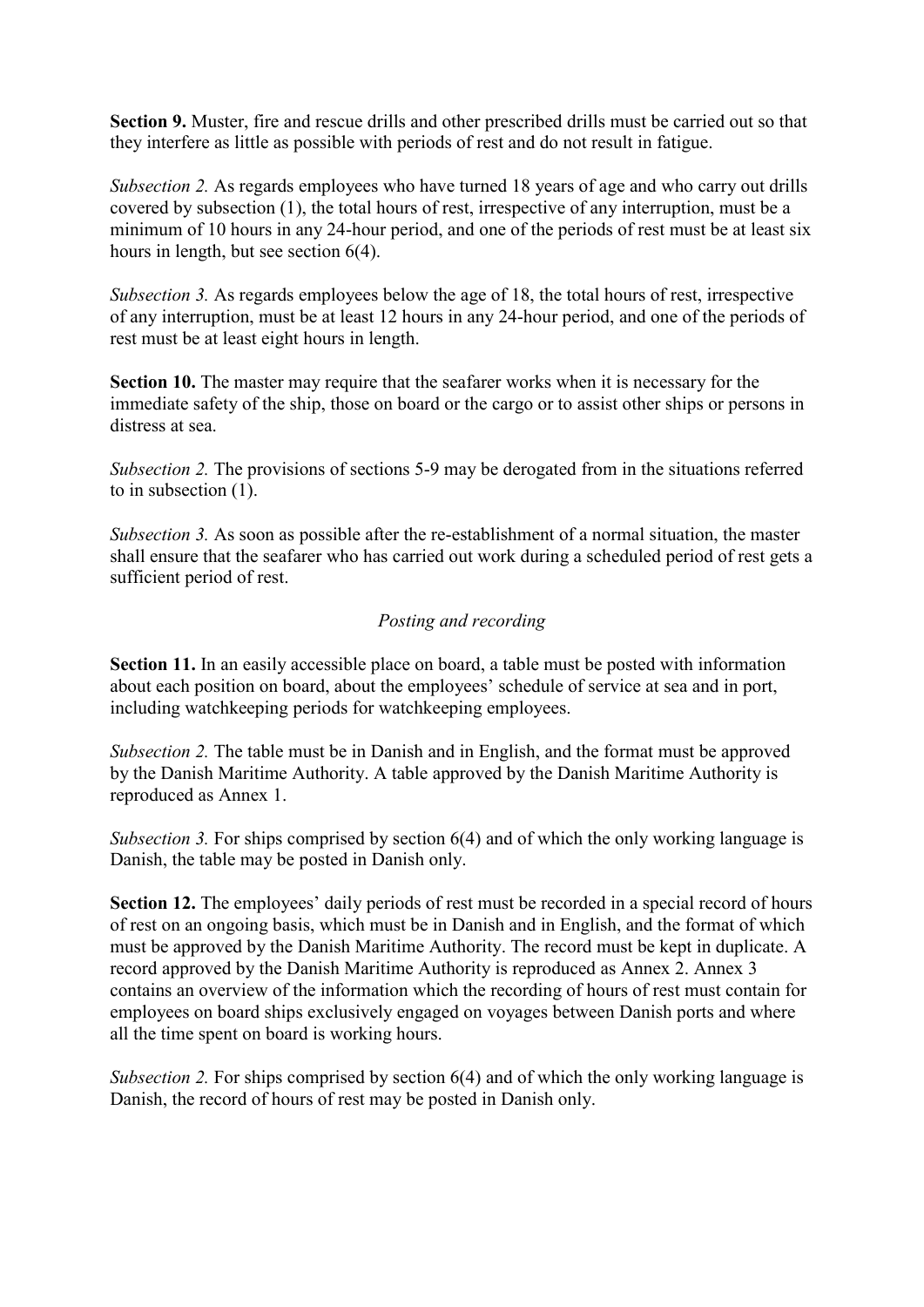*Subsection 3.* The master or a person authorised by the master and the employee shall sign the record of hours of rest every month.

*Subsection 4.* At suitable intervals and when the ship service terminates, the employee must be issued with a signed copy of the record of hours of rest.

*Subsection 5.* It must be possible to present a copy of the record of hours of rest on board for six months following the period of service. Subsequently, the shipowner shall keep the record for one year.

*Subsection 6.* A copy of the record of hours of rest referred to in subsection (5) must be submitted to the Danish Maritime Authority when the Authority so requests for control and endorsement.

*Subsection 7.* The Danish Maritime Authority may give permission for information about hours of rest to be recorded and stored on an electronic medium and for the submission of the information on hours of rest to the Danish Maritime Authority to be made electronically. The Danish Maritime Authority may make such a permission conditional upon the recording, storage and submission of the information being made in a special format.

**Section 13.** The shipowner or the employer shall ensure that there is a possibility on board of complying with the obligations following from this Order. In cases where the shipowner is not the employer, the obligation under the first sentence also rests with the shipowner.

**Section 14.** The Danish Maritime Authority shall check compliance with the provisions of this Order.

*Subsection 2.* In case of non-compliance with the provisions of this Order, the Danish Maritime Authority shall, in accordance with binding international conventions, take the necessary measures to prevent fatigue presenting an obvious risk to the health and safety of the employees. Such measures may include prohibitions against the ship leaving port until the employees are sufficiently rested.

*Subsection 3.* The Danish Maritime Authority's decision to detain a ship may be brought before the Danish Shipping Tribunal by the relevant shipowner or operator of a ship or its representative in Denmark. The bringing of a case before the Tribunal has no suspensive effect.

**Section 15.** The Danish Maritime Authority may for the consideration of cases pursuant to this Order require information about the employees' conditions of work from masters and shipowners.

#### *Penalty provisions*

**Section 16.** Contravention of section 5, section 6(3) and (5), section 7(1), (3)-(5) and (7), section 8, section 9, section 10(3), section 11(1) and (2) and section 12(1) and (3)-(6) is punishable with a fine.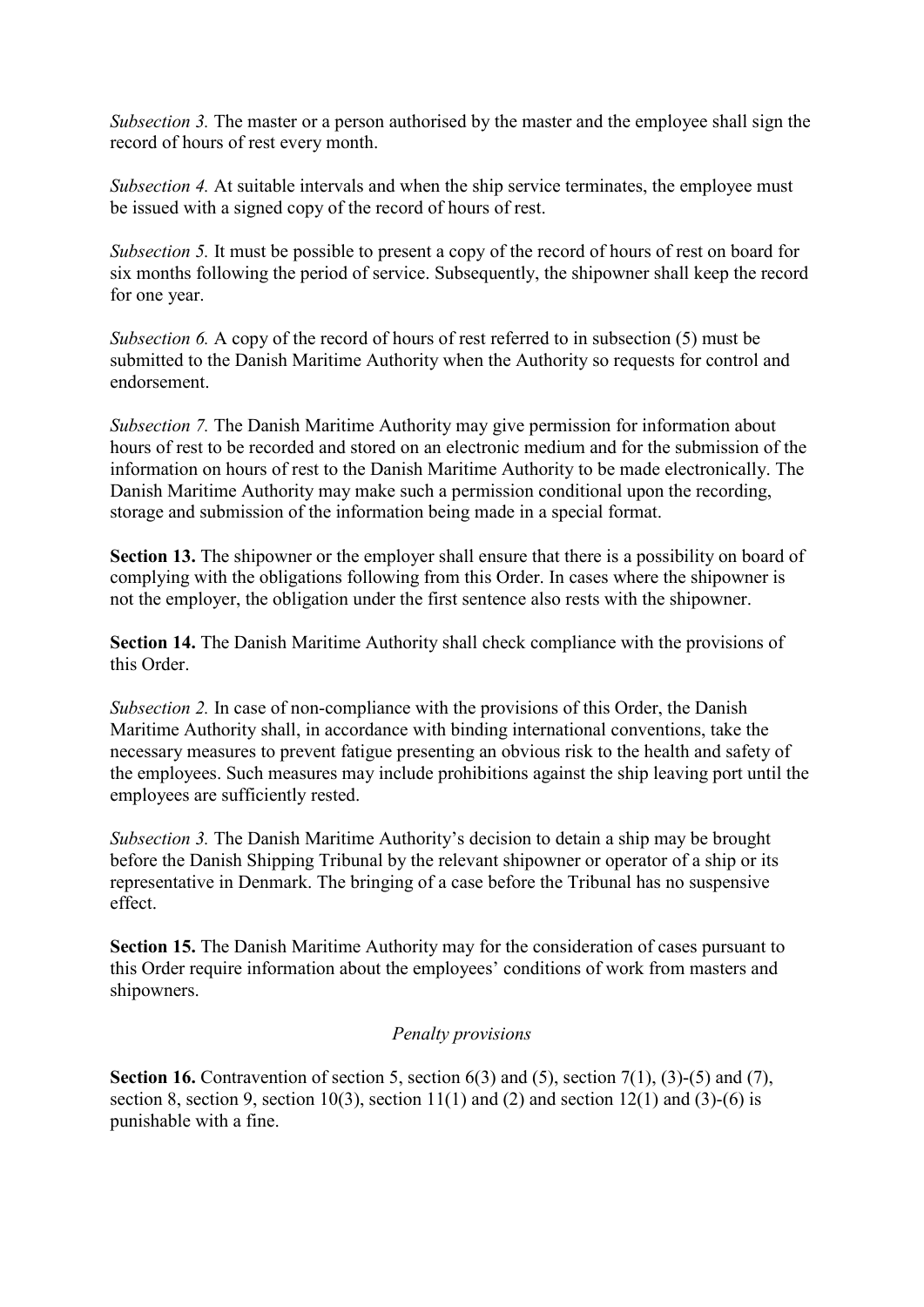*Subsection 2.* Anyone not observing a condition laid down in pursuance of section 12(7) will be liable to punishment by fine.

*Subsection 3.* Contravention of section 13 and section 15 is punishable with a fine or imprisonment for up to one year.

*Subsection 4.* Anyone not observing any prohibition notice or improvement notice pursuant to section 14(2) will be liable to punishment by fine or imprisonment for up to one year.

*Subsection 5.* The penalty pursuant to subsections (3) and (4) may be increased to imprisonment for up to two years if the contravention is committed intentionally or grossly negligently and if:

(i) the contravention has caused injury to life or health or a risk thereof;

(ii) a prohibition notice or an improvement notice has previously been issued for the same or similar matters; or

(iii) the contravention has resulted in or aimed at a financial gain for the person committing it or others.

*Subsection 6.* Any injury to the life or health of young people under the age of 18 or a risk thereof will be considered a particularly aggravating circumstance, see subsection (5)(i) hereof.

*Subsection 7.* If the profit gained through the contravention is not confiscated, the amount of such financial gain or intended financial gain must be taken into particular account in the determination of the fine, including any additional fine.

*Subsection 8.* Criminal liability may be imposed on companies, etc. (legal persons) under the rules of Part 5 of the Danish Criminal Code (*straffeloven*).

*Subsection 9.* When imposing criminal liability under subsection (8), persons who are hired to perform work on board the ship by others than the shipowner are also considered to be associated with the shipowner. If a document of compliance has been issued in accordance with the International Safety Management Code or if a certificate has been issued in accordance with the Maritime Labour Convention to another organisation or person, the master of the ship and the seafarers are also considered to be associated with the one to whom the document has been issued.

### *Entry into force*

**Section 17.** This Order enters into force on 1 January 2021.

*Subsection 2.* Order no. 676 of 21 May 2015 on seafarers' hours of rest is repealed.

*Subsection 3.* Permissions issued pursuant to section 5(4) of Order no. 676 of 21 May 2015 on seafarers' hours of rest will lapse on 31 December 2021.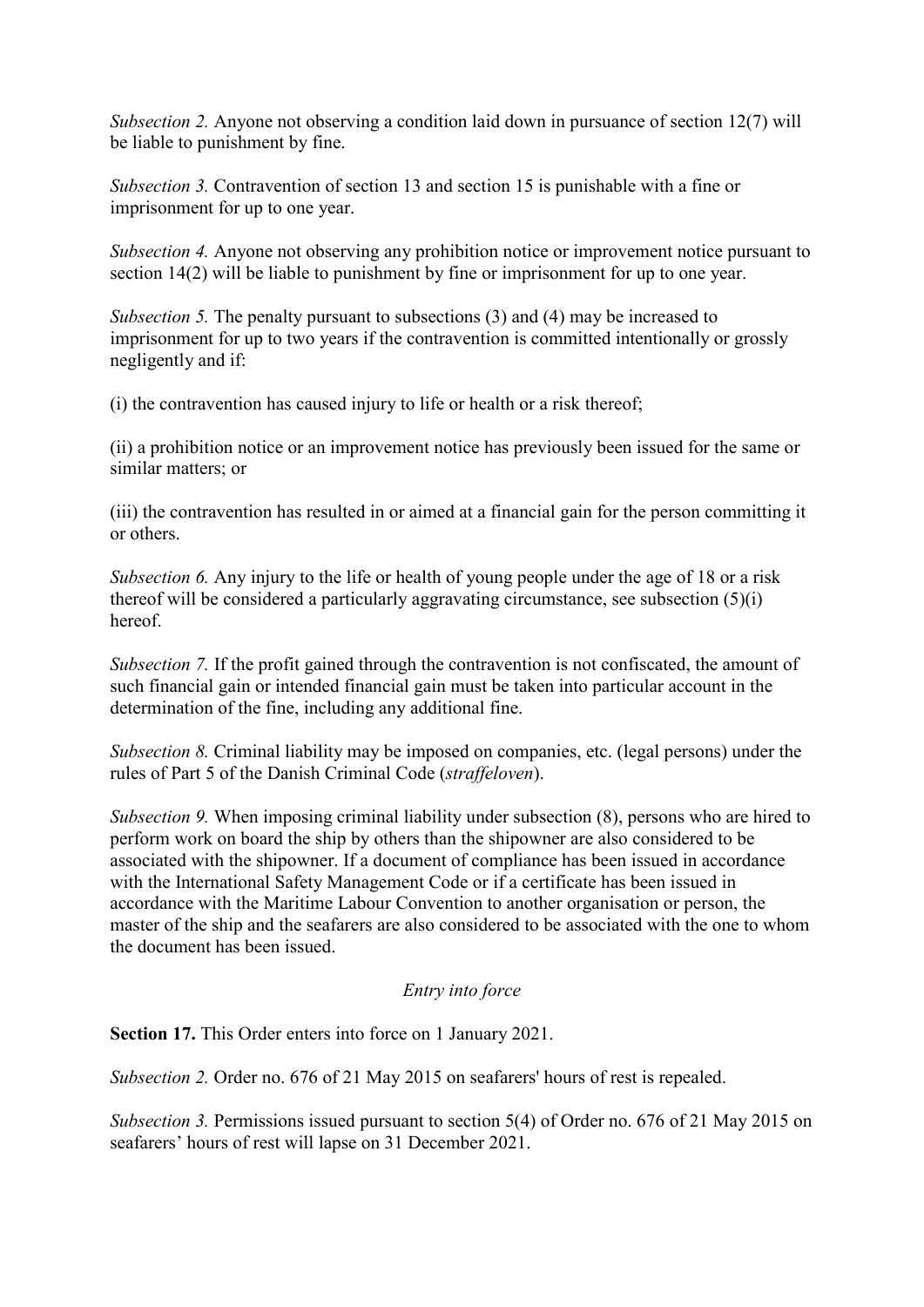On behalf of the Director General Rasmus Høy Thomsen

/ Kristina Ravn

Annex 1

#### STANDARDMODEL FOR OVERSIGT OVER TILRETTELÆGGELSE AF ARBEJDET OM BORD MODEL FORMAT FOR TABLE OF SHIPBOARD WORKING ARRANGEMENTS

Skibets navn: Skibets flag: MO-nr. (hvis det findes):

Name of ship: Flag of ship: Flag of ship: IMO number (if any):

Seneste ajourføring af oversigten: side ( ) af ( ) sider

Latest update of table: (a) of () pages.

Reglerne om søfarendes samlede hviletid findes i § 57 i den danske lov om søfarendes ansættelsesforhold m.v., jf. bekendtgørelsen om søfarendes hviletid m.v., som er udstedt i overensstemmelse med konventionen om søfarendes arbejdsforhold (MLC) og i overensstemmelse med enhver gældende kollektiv overenskomst registreret i henhold til denne konvention og med den internationale konvention om uddannelse af søfarende, om sønæring og om vagthold af 1978, i ændret form (STCW-konventionen)1).

The rules on seafarers' total hours of rest are laid down in section 57 of the Danish Act on Seafarers' Conditions of Employment, etc, see the Order on seafarers' hours of rest, issued in conformity with the Maritime Labour Convention (MLC) and with any applicable collective agreement registered in accordance with that Convention and with the International Convention on Standards of Training, Certification and Watchkeeping for Seafarers, 1978, as amended, (STCW Convention).

Minimal hviletid

1) For søfarende på danske handelsskibe må hviletiden efter ovennævnte regler ikke være mindre end: i) ti timer i enhver 24-timers periode og ii) 77 timer om ugen.

2) Hviletiden må ikke opdeles i mere end to perioder, hvoraf den ene mindst skal være på seks timer. Tiden mellem to på hinanden følgende hvileperioder må ikke overstige 14 timer.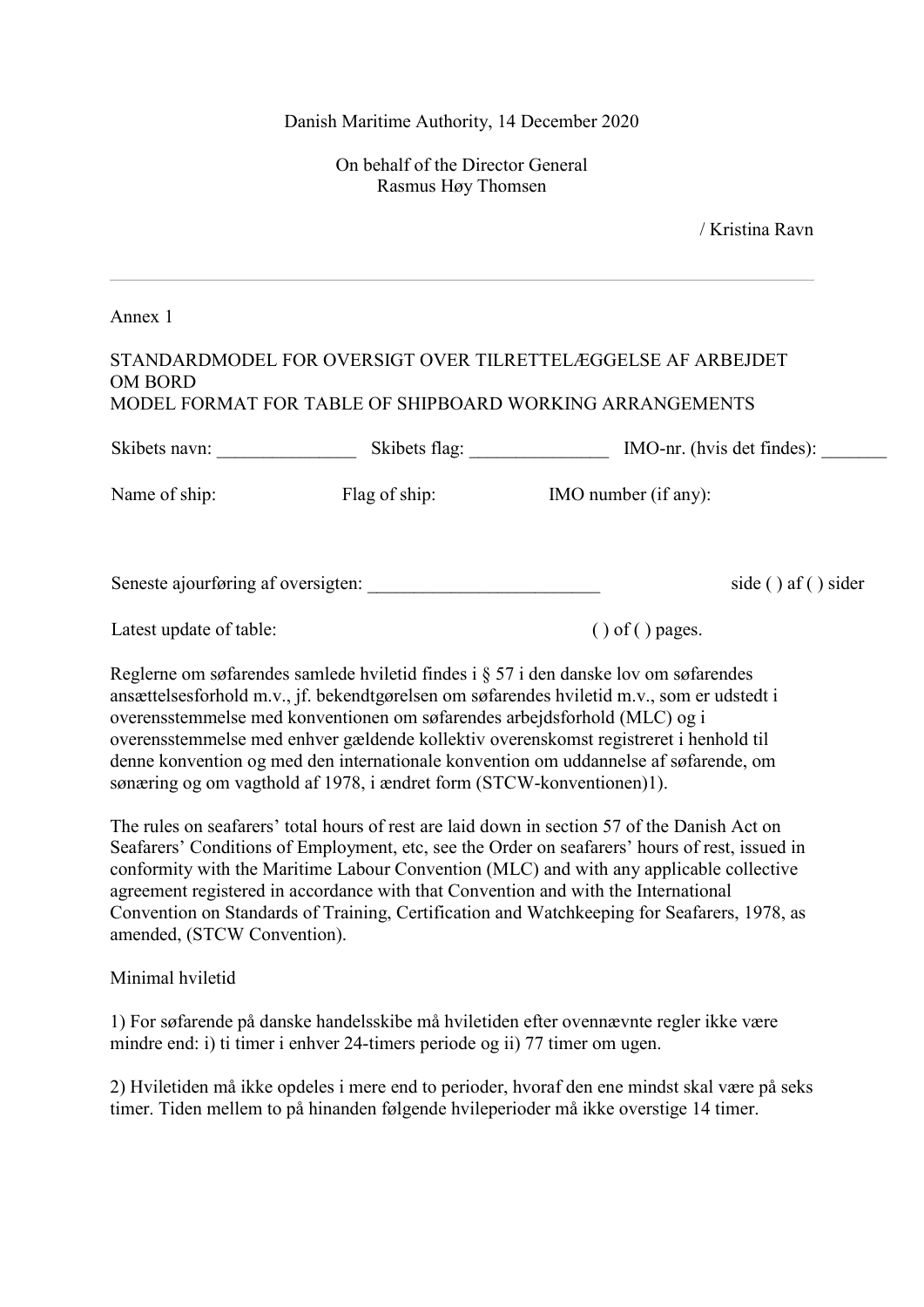3) For vagtgående søfarende eller for søfarende, hvis arbejde omfatter opgaver i forbindelse med sikkerhed og forebyggelse af forurening, eller for søfarende, der arbejder på skibe med korte rejser, kan ovennævnte hviletidsregler fraviges ved kollektive aftaler under hensyntagen til hyppigere eller længere fridagsperioder, eller hvor der sker sikring med kompenserende fridag. En aftale skal for vagtgående søfarende eller for søfarende, hvis arbejde omfatter opgaver i forbindelse med sikkerhed og forebyggelse af forurening mindst opfylde den minimumsbeskyttelse, der følger af kravene til hviletid i A-koden, afsnit VIII/1, paragraf 9, i STCW-konventionen. Aftalerne om fravigelser skal være registreret i Søfartsstyrelsen, før de må anvendes.

#### Minimum hours of rest

1) For seafarers serving on Danish merchant ships the hours of rest according to the abovementioned rules shall not be less than: (i) 10 hours in any 24-hour period, and (ii) 77 hours in a seven-day period.

2) Hours of rest may be divided into no more than two periods, one of which shall be at least six hours in length, and the interval between consecutive periods of rest shall not exceed 14 hours.

3) By collective agreements the above-mentioned provisions may be departed from for watchkeeping seafarers and for seafarers whose work include tasks related to safety and pollution prevention or for seafarers engaged on ships on short voyages, taking into account more frequent or longer periods of leave or the granting of compensatory days off. An agreement shall at least comply with the minimum protection deriving from the requirements in section A-VIII/1, paragraph 9, of the STCW Convention. Departure from provisions shall be registered in the Danish Maritime Authority before they may be applied.

Andre krav:\_\_\_\_\_\_\_\_\_\_\_\_\_\_\_\_\_\_\_\_\_\_\_\_\_\_\_\_\_\_\_\_\_\_\_\_\_\_\_\_\_\_\_\_\_\_\_\_\_\_\_\_\_\_\_

Other requirements:

1) Se side 2 i bilag 1 vedrørende uddrag af MLC og STCW-konventionen.

See page 2 of Annex 1 for selected extracts from MLC and the STCW Convention.

Skema for tilrettelæggelse af arbejdet om bord

### TABLE OF SHIPBOARD WORKING ARRANGEMENTS

| Stilling/rang 2) | Planlagt daglig arbejdstid på søen |                                                                | Planlagt daglig arbejdstid i havnen |                                                   | Komme |
|------------------|------------------------------------|----------------------------------------------------------------|-------------------------------------|---------------------------------------------------|-------|
| Position/Rank    | Scheduled daily work hours at sea  |                                                                | Scheduled daily work hours in port  |                                                   | Comme |
|                  | Vagthold (fra-<br>til) Watch-      | Ikke vagtholds-tjeneste Vagthold (fra-<br>(fra-til) Non-watch- | til) Watch-                         | Ikke vagtholds-tjeneste<br>$(fra-til) Non-watch-$ |       |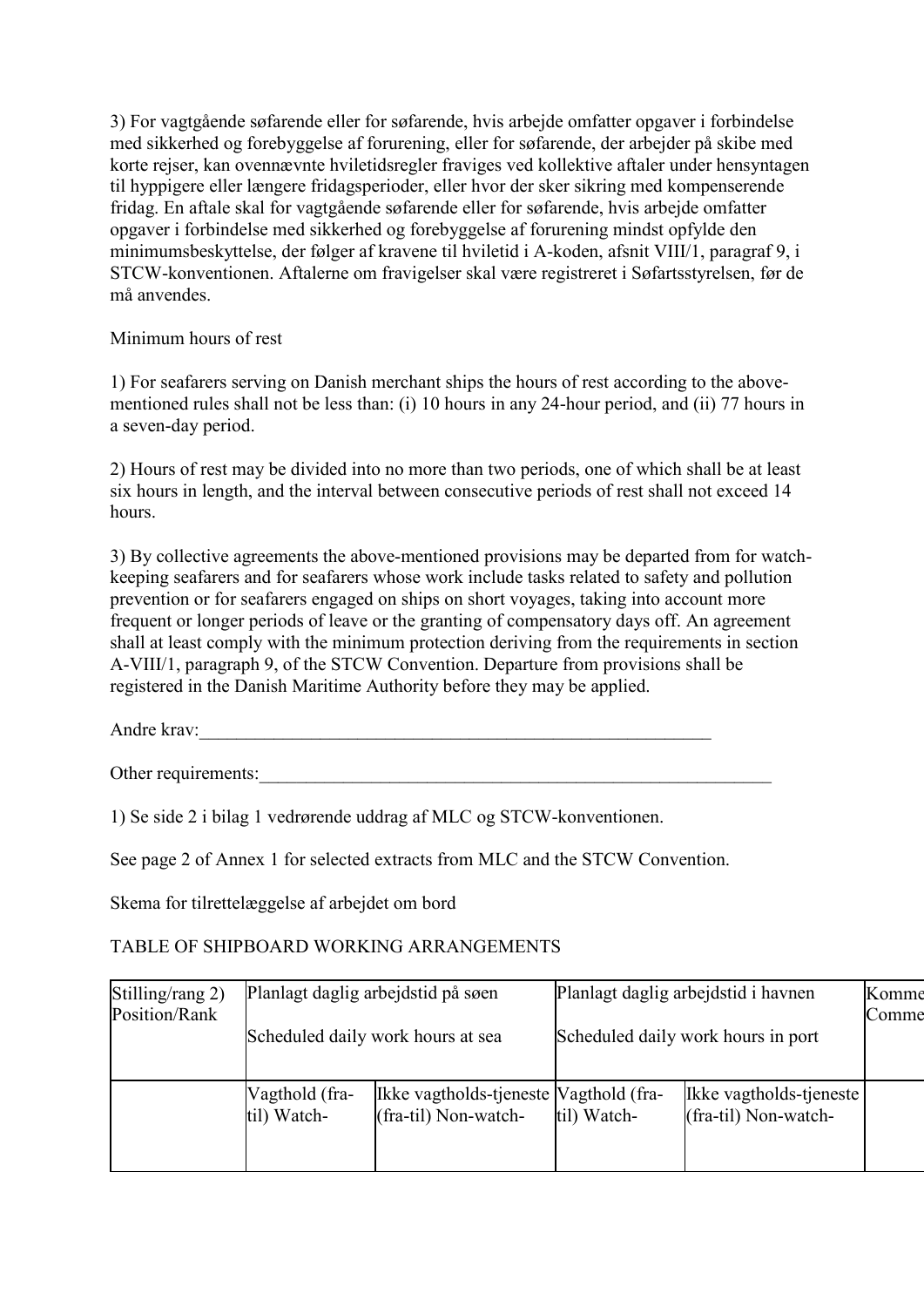|                                                     | to) | keeping (from- keeping duties (from-<br>to) | keeping (from-<br>to) | keeping duties (from-<br>to) |  |  |
|-----------------------------------------------------|-----|---------------------------------------------|-----------------------|------------------------------|--|--|
|                                                     |     |                                             |                       |                              |  |  |
|                                                     |     |                                             |                       |                              |  |  |
|                                                     |     |                                             |                       |                              |  |  |
|                                                     |     |                                             |                       |                              |  |  |
|                                                     |     |                                             |                       |                              |  |  |
|                                                     |     |                                             |                       |                              |  |  |
|                                                     |     |                                             |                       |                              |  |  |
| Skibsførerens underskrift (signature of the master) |     |                                             |                       |                              |  |  |

2) For de stillinger/rang, der også er opført på skibets "safe manning document", anvendes samme terminologi som i dette dokument.

For those positions/ranks that are also listed in the ship's safe manning document, the terminology used should be the same as in that document.

3) Vagtholdspersonalet kan under "Kommentarer" angive det forventede antal timer, der skal anvendes til uplanlagt arbejde.

For watchkeeping personnel, the comment section may be used to indicate the anticipated number of hours to be devoted to unscheduled work.

### UDDRAG FRA MLC OG STCW-KONVENTIONEN

MLC

Norm A2. 3, stk. 5, 6, 13 og 14.

5. Begrænsningerne i arbejdstiden eller hviletiden fastsættes som følger: a) den maksimale arbejdstid må ikke overstige: i) 14 timer i enhver 24-timers-periode, og ii) 72 timer i enhver syvdøgnsperiode, eller b) minimumsvarigheden af hvileperiode må ikke være mindre end: i) 10 timer i enhver 24-timers-periode, og ii) 77 timer i enhver syvdøgnsperiode.

6. Hviletimer må ikke opdeles i mere end to perioder, hvoraf den ene skal være af mindst 6 timers varighed, og tiden mellem to på hinanden følgende hvileperioder må ikke overstige 14 timer.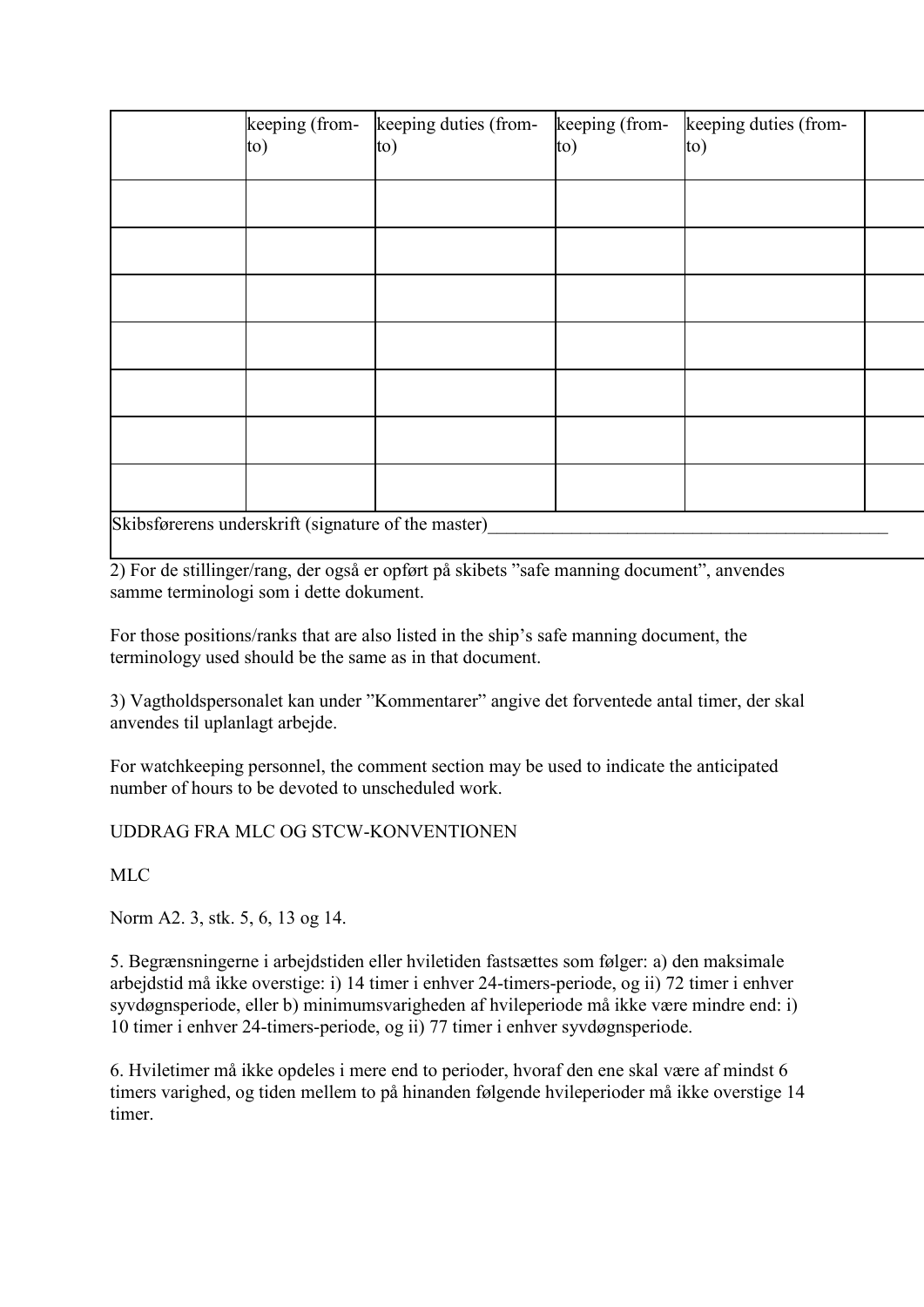13. Intet i denne norms stk. 5 og 6 er til hinder for, at en medlemsstat har nationale love eller forskrifter eller en procedure for, at den kompetente myndighed kan tillade eller registrerer kollektive overenskomster, der tillader fravigelser fra de fastsatte begrænsninger. Sådanne afvigelser skal så vidt muligt følge bestemmelserne i denne norm, men kan tage højde for mere hyppige eller længere frihedsperiode eller indrømmelser af kompenserende frihed for vagtgående søfarende eller søfarende, der arbejder om bord på skibe på kort rejse.

14. Intet i denne norm begrænser skibsførerens ret til at kræve, at en søfarende gør tjeneste i det antal timer, der er nødvendige for skibets, de om bordværendes eller lastens umiddelbare sikkerhed, eller med det formål at yde assistance til andre skibe eller personer i nød til søs. Skibsføreren kan derfor suspendere planen for arbejdstid eller hviletid og kræve, at en søfarende udfører arbejde i det antal timer, der er nødvendige, indtil normale forhold er genoprettet. Skibsføreren skal, så hurtigt som muligt efter at normale forhold er blevet genoprettet sikre, at søfarende, der har udført arbejde i en planlagt hvileperiode, gives en passende hvileperiode.

### STCW-konventionen

Afsnit A-VIII/1, paragraf 2, 3, 8 og 9.

2. Enhver person, der pålægges at arbejde som vagthavende navigatør eller som menig på vagtholdet, eller en person, hvis arbejde omfatter opgaver i forbindelse med sikkerhed, forebyggelse af forurening og sikringsopgaver, skal have en hvileperiode på mindst: 1) ti timer i enhver 24-timersperiode og 2) 77 timer i enhver syvdages periode.

3. Hviletiden kan opdeles i højst to perioder, hvoraf en skal være på mindst seks timer, og tidsrummet mellem på hinanden følgende hvileperioder må ikke overskride 14 timer.

8. Uanset bestemmelserne i dette afsnit har skibsføreren på et skib ret til at kræve, at en søfarende arbejder det antal timer, som er nødvendigt for skibets, ombordværendes eller lastens umiddelbare sikkerhed eller for at bistå andre skibe eller personer i havsnød. I overensstemmelse hermed kan skibsføreren se bort fra hviletid og kræve, at en søfarende arbejder det antal timer, som er nødvendigt, indtil den normale situation er genoprettet. Så snart som muligt efter, at den normale situation er genoprettet, sørger skibsføreren for, at søfarende, som har udført arbejde i en planlagt hvileperiode, får en tilstrækkelige hvileperiode.

9. Parterne kan tillade undtagelser fra de i ovenstående stk. 2.2 og 3 krævede hviletider, forudsat at hvileperioden ikke er mindre end 70 timer i enhver syvdagsperiode. Undtagelser fra de i stk. 2.2 angivne ugentlige hvileperioder tillades ikke i mere end to på hinanden følgende uger. Intervallet mellem de to undtagelsesperioder om bord skal ikke være mindre end to gange undtagelsesperiodens længde. Den i stk. 2.1 angivne hviletid kan inddeles i ikke flere end tre perioder, hvoraf mindst en skal have en længde på 6 timer, og ingen af de to øvrige perioder skal have en længde kortere end 1 time. Intervallet mellem på hinanden følgende hvileperioder må ikke være over 14 timer. Undtagelser må ikke overstige to 24 timersperioder i enhver syvdagesperiode. Undtagelserne skal så vidt muligt tage hensyn til den i afsnit B-VIII/1 anførte vejledning om forebyggelse af træthed (fatigue).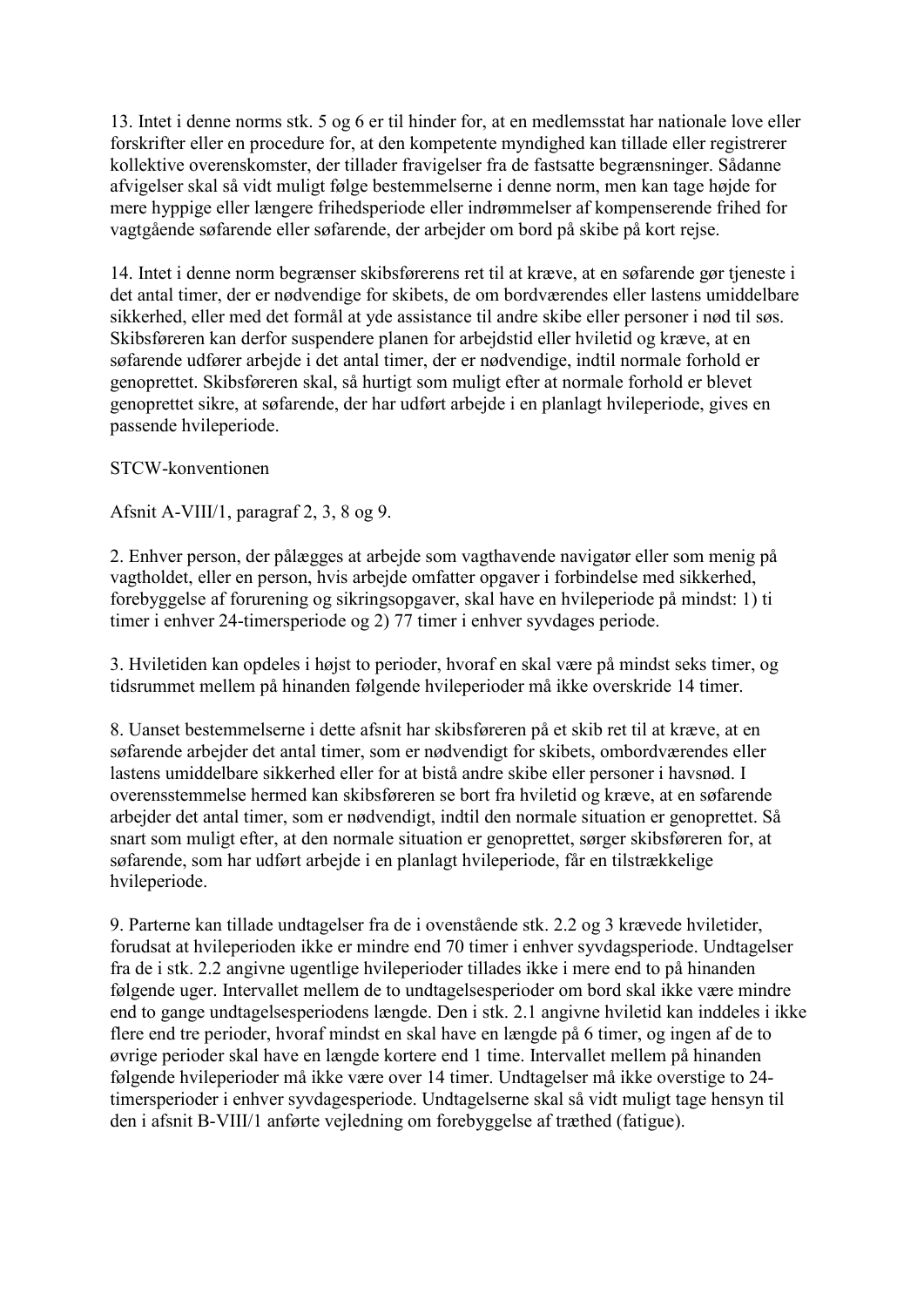# SELECTED TEXTS FROM MLC AND THE STCW CONVENTIONS

# MLC

Standard A2. 3, paragraphs 5, 6, 13 and 14.

5. The limits on hours of work or rest shall be as follows: (a) maximum hours of work shall not exceed: (i) 14 hours in any 24-hour period; and (ii) 72 hours in any seven-day period, or (b) minimum hours of rest shall not be less than: (i) 10 hours in any 24-hour period, and (ii) 77 hours in any seven-day period.

6. Hours of rest may be divided into no more than two periods, one of which shall be at least six hours in length, and the interval between consecutive periods of rest shall not exceed 14 hours.

13. Nothing in paragraphs 5 and 6 of this Standard shall prevent a Member from having national laws or regulations or a procedure for the competent authority to authorize or register collective agreements permitting exceptions to the limits set out. Such exceptions shall, as far as possible, follow the provisions of this Standard but may take account of more frequent or longer leave periods or the granting of compensatory leave for watch-keeping seafarers working on board ships on short voyages.

14. Nothing in this Standard shall be deemed to impair the right to the master of a ship to require a seafarer to perform any hours of work necessary for the immediate safety of the ship, persons on board or cargo, or for the purpose of giving assistance to other ships or persons in distress at sea. Accordingly, the master may suspend the schedule of hours of work or hours of rest and require a seafarer to perform any hours of work necessary until the normal situation has been restored. As soon as practicable after the normal situation has been restored, the master shall ensure that any seafarers who have performed work in a scheduled rest period are provided with an adequate period of rest.

STCW Convention

Section A-VIII/1, paragraphs 2, 3, 8 and 9.

2. All persons who are assigned duty as officer in charge of a watch or as a rating forming part of watch and those whose duties involve designated safety, prevention of pollution and security duties shall be provide with a rest period of not less than: (1) a minimum of 10 hours of rest in any 24-hour period; and (2) 77 hours in any 7-day period.

3. The hours of rest may be divided into no more than two periods, one of which shall be at least 6 hours in length, and the intervals between consecutive periods of rest shall not exceed 14 hours.

8. Nothing in this section shall be deemed to impair the right of the master of a ship to require a seafarer to perform any hours of work necessary for the immediate safety of the ship, persons on board or cargo, or for the purpose of giving assistance to other ships or persons in distress at sea. Accordingly, the master may suspend the schedule of hours of rest and require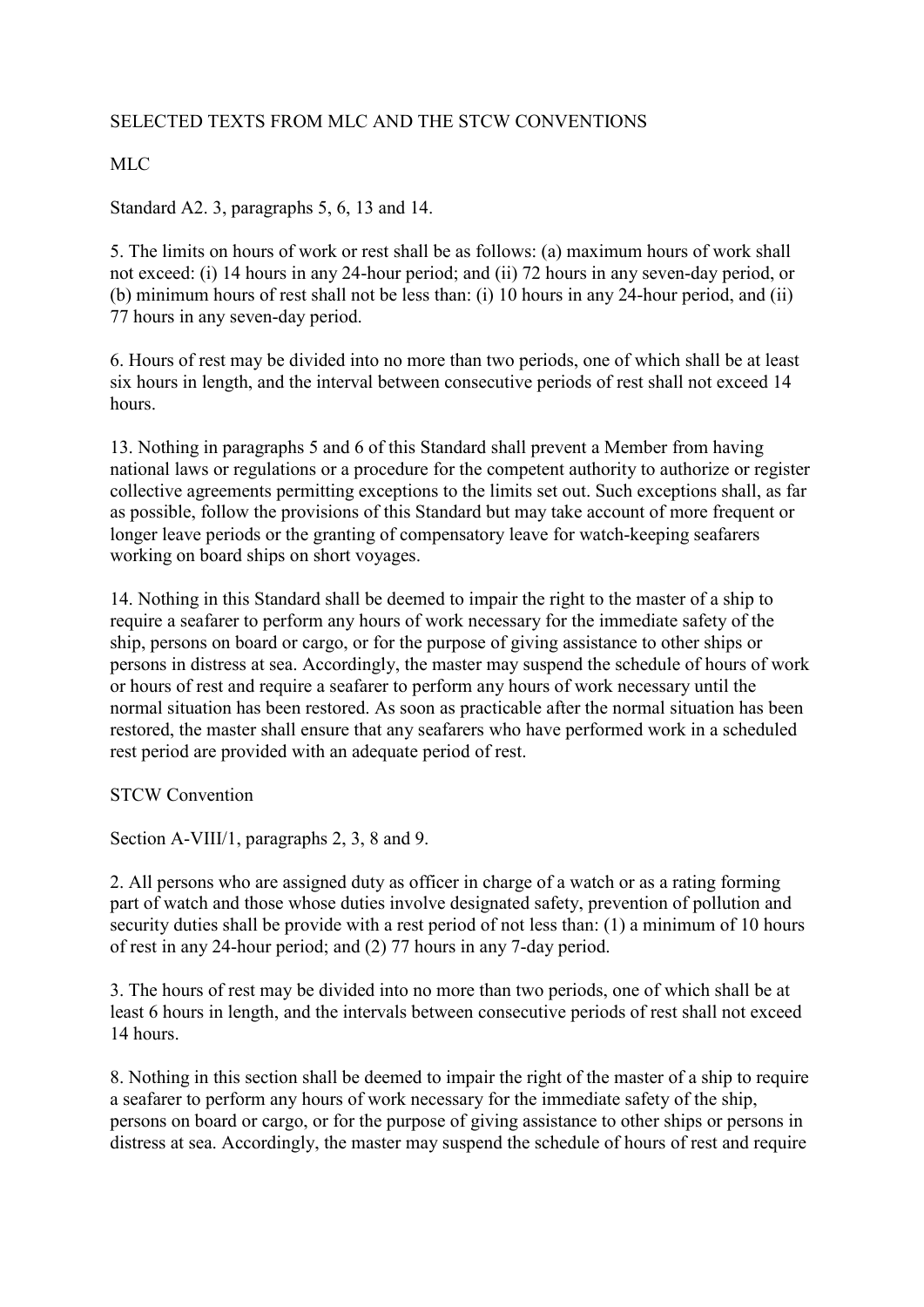a seafarer to perform any hours of work necessary until the normal situation has been restored. As soon a practicable after the normal situation has been restored, the master shall ensure that any seafarers who have performed work in a scheduled rest period are provided with an adequate period of rest.

9. Parties may allow exceptions from the required hours of rest in paragraphs 2.2 and 3 above provided that the rest period is not less than 70 hours in any 7-day period. Exceptions from the weekly rest period provided for in paragraph 2.2 shall not be allowed for more than two consecutive weeks. The intervals between two periods of exceptions on board shall not be less than twice the duration of the exception. The hours of rest provided for in paragraph 2.1 may be divided into no more than three periods, one of which shall be at least 6 hours in length and neither of the other two periods shall be less than one hour in length. The intervals between consecutive periods of rest shall not exceed 14 hours. Exceptions shall not extend beyond two 24-hour periods in any 7-day period. Exceptions shall, as far as possible, take into account the guidance regarding prevention of fatigue in section B-VIII/1.

Bilag 2.

#### STANDARDSKEMA TIL REGISTRERING AF SØFARENDES DAGLIGE HVILETID I DANSKE SKIBE

Annex 2

Record of hours of rest of seafarers in Danish ships

| Søfarendes (fulde navn):                           |                                                                                                 | Fødselsdato:  | År:  |  |
|----------------------------------------------------|-------------------------------------------------------------------------------------------------|---------------|------|--|
| Seafarer (full name)                               |                                                                                                 | Birthday      | Year |  |
| Stilling/rang:                                     | Vagthavende:1) ja nej                                                                           | Skibets navn: |      |  |
| Position/Rank                                      | Watchkeeper yes no                                                                              | Name of ship  |      |  |
| 1) Det relevante afkrydses. (Tick as appropriate). |                                                                                                 |               |      |  |
|                                                    | Externate notionale lavor care durintendive legatement lavor catallen lydistive revenuedramaten |               |      |  |

Følgende nationale love og administrative bestemmelser og/eller kollektive overenskomster om minimumshviletid gælder på skibet:

The following national laws, regulations and/or collective agreements governing limitations on minimum rest periods apply to this ship: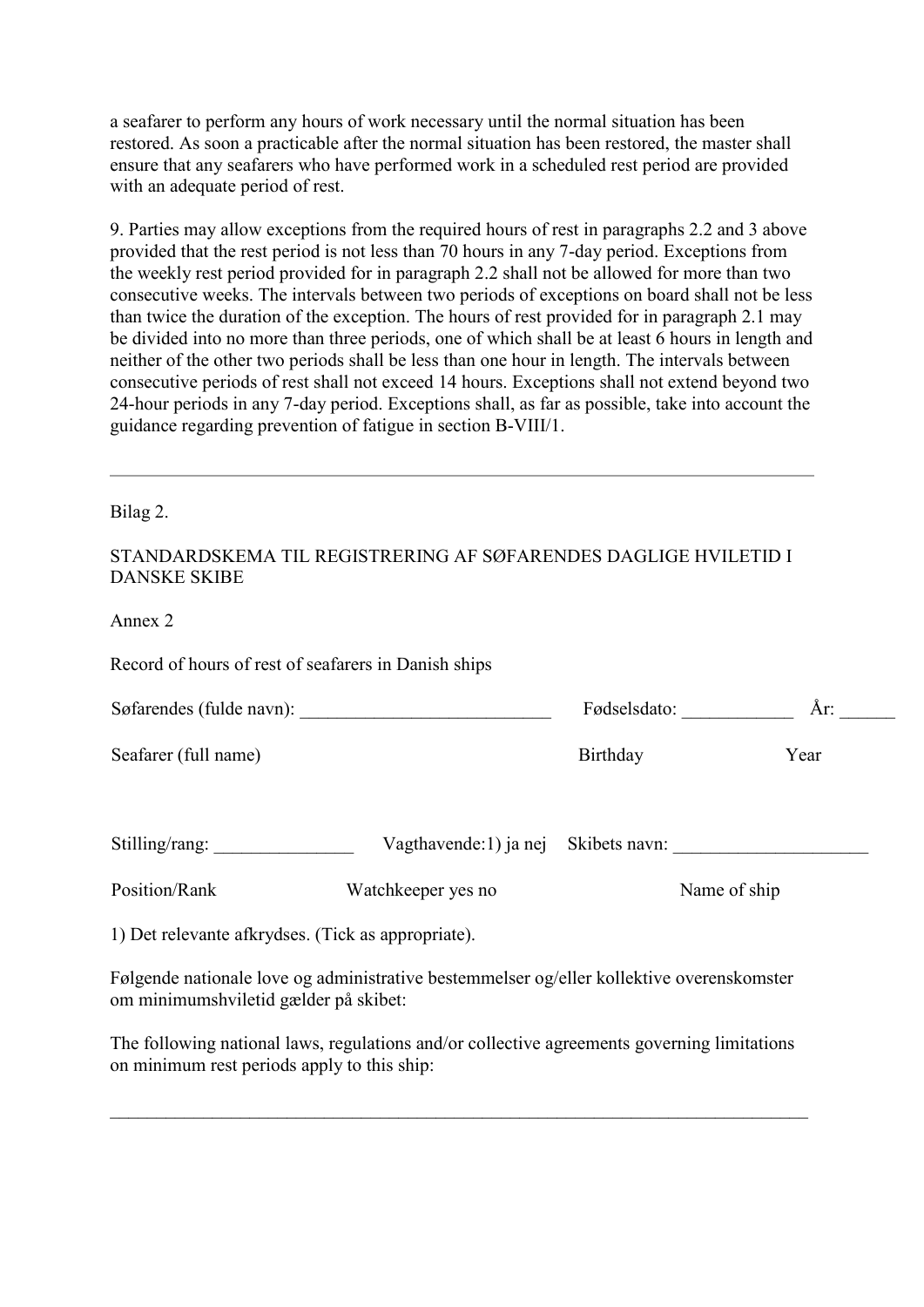| Måned:          |                           |  |  |                     |             |  |  |
|-----------------|---------------------------|--|--|---------------------|-------------|--|--|
| Month           |                           |  |  |                     |             |  |  |
| Dag/Day         | Hvileperioder (fra-til)   |  |  | Hviletid i alt      | Kommentarer |  |  |
|                 | Periods of rest (from-to) |  |  | Total hours of rest | Comments    |  |  |
| $\vert$ 1       |                           |  |  |                     |             |  |  |
| $\overline{2}$  |                           |  |  |                     |             |  |  |
| $\overline{3}$  |                           |  |  |                     |             |  |  |
| $\overline{A}$  |                           |  |  |                     |             |  |  |
| $\overline{5}$  |                           |  |  |                     |             |  |  |
| $\overline{6}$  |                           |  |  |                     |             |  |  |
| $\overline{7}$  |                           |  |  |                     |             |  |  |
| $\overline{8}$  |                           |  |  |                     |             |  |  |
| $\overline{9}$  |                           |  |  |                     |             |  |  |
| 10              |                           |  |  |                     |             |  |  |
| $\overline{11}$ |                           |  |  |                     |             |  |  |
| $\overline{12}$ |                           |  |  |                     |             |  |  |
| $\overline{13}$ |                           |  |  |                     |             |  |  |
| $\overline{14}$ |                           |  |  |                     |             |  |  |
| $\overline{15}$ |                           |  |  |                     |             |  |  |
| $\overline{16}$ |                           |  |  |                     |             |  |  |
| 17              |                           |  |  |                     |             |  |  |
| 18              |                           |  |  |                     |             |  |  |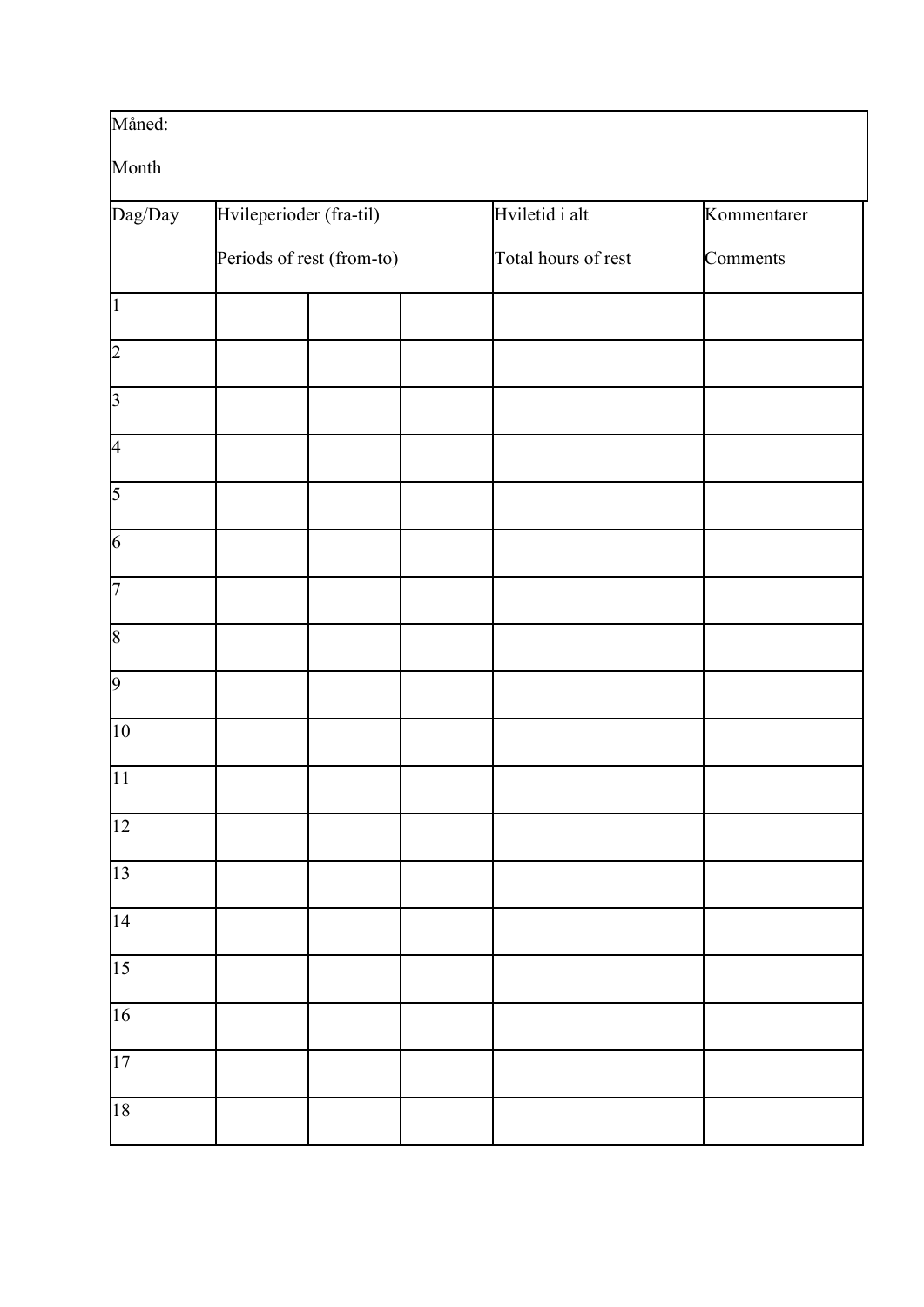| 19              |  |  |  |
|-----------------|--|--|--|
| 20              |  |  |  |
| 21              |  |  |  |
| 22              |  |  |  |
| 23              |  |  |  |
| $\overline{24}$ |  |  |  |
| $\overline{25}$ |  |  |  |
| $\overline{26}$ |  |  |  |
| $\overline{27}$ |  |  |  |
| 28              |  |  |  |
| 29              |  |  |  |
| $30\text{ }$    |  |  |  |
| 31              |  |  |  |

Undertegnede erklærer herved, at dette skema præcist viser den pågældende søfarendes hviletid.

I agree that this record is an accurate reflection of the hours of rest of the seafarer concerned.

Navn på skibsfører eller den person, der af skibsføreren

er bemyndiget til at undertegne dette skema:

Name of master or person authorised by master to sign this record

Skibsførerens eller den bemyndigedes persons underskrift:

Signature of master or authorised person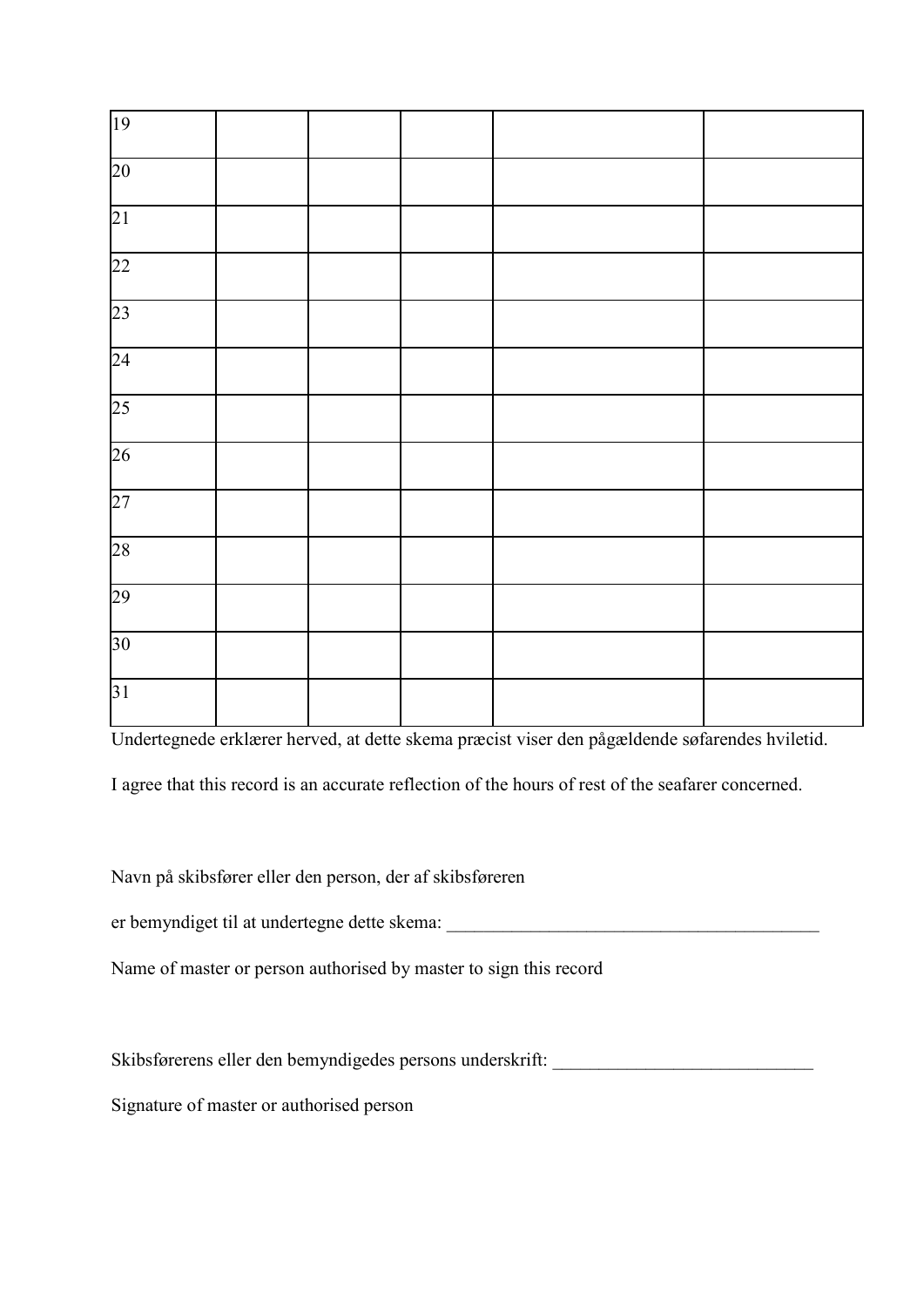Den søfarendes underskrift:

Signature of seafarer

En genpart af dette skema gives til den søfarende.

A copy of this record is to be given to the seafarer.

Denne formular undersøges og påtegnes i henhold til procedurer fastlagt af:

This form is subject to examination and endorsement under procedures established by the

Søfartsstyrelsen

Danish Maritime Authority

#### Annex 3

Conditions for special recording of hours of rest

The recording of hours of rest for seafarers on board merchant ships exclusively engaged on voyages between Danish ports and where the seafarer does not sleep on board so that all the time spent on board is working hours may form part of a record suitable for that purpose containing at least the following information:

1) Name of seafarer

- 2) Date of birth (civil registration (CPR) number)
- 3) Position on board
- 4) Name of ship
- 5) Place and duration of work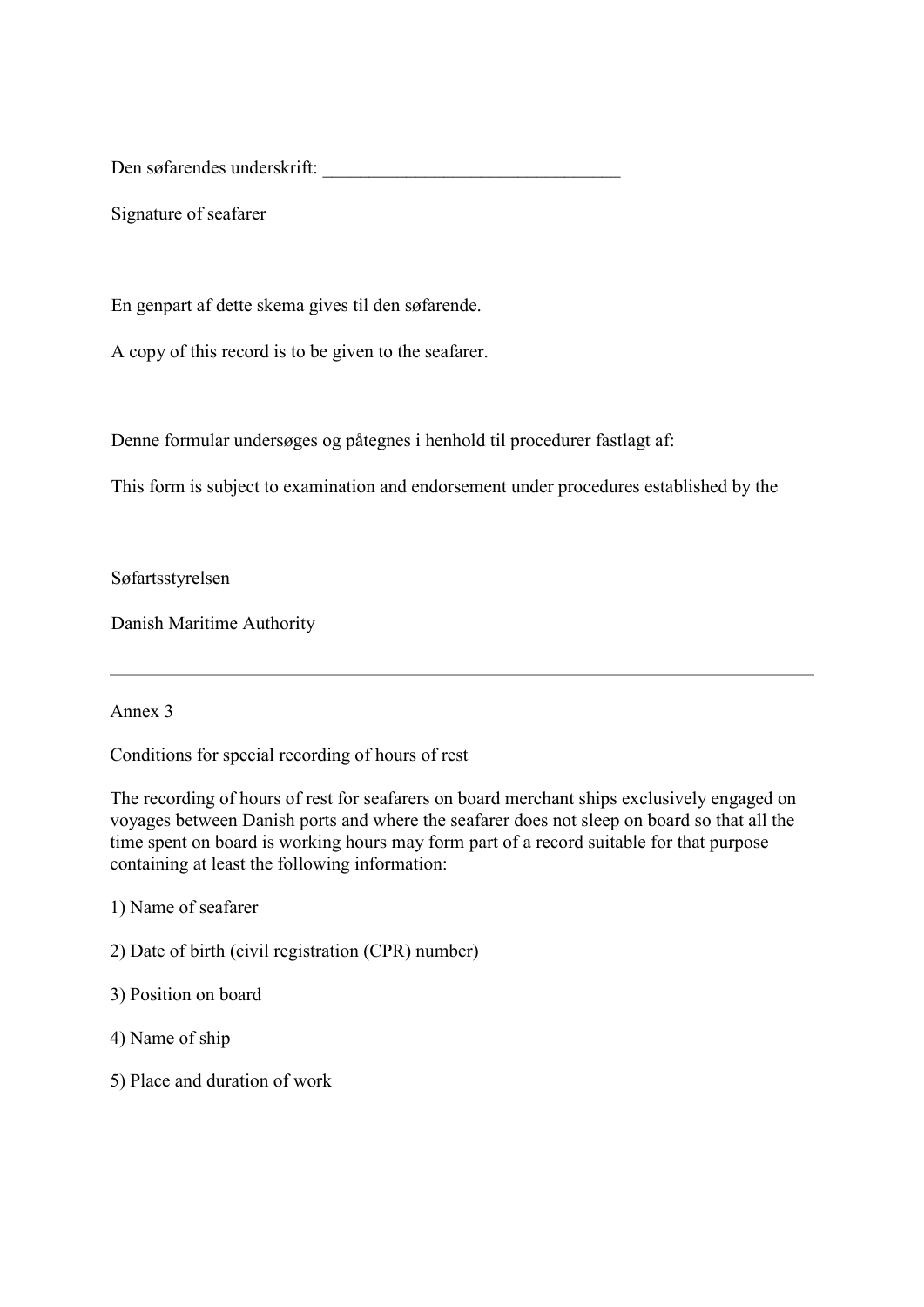6) Endorsement by the master or the person so authorised by the master confirming that the rules on hours of rest for seafarers have been complied with as regards the minimum daily hours of rest and the total weekly hours of rest.

7) Confirmation from the master or the person so authorised by the master that the seafarer has received a copy of the record with the endorsement regarding hours of rest.

Annex 4

Sea areas comprised

The defined area referred to in section 6(4) of the Order.



#### Annex 5

Compensatory measures

Agreements on derogation from the rules on hours of rest under section 6(5) are subject to approval by the Danish Maritime Authority. When approving an agreement, the Danish Maritime Authority makes a concrete assessment of the agreement as a whole to ensure that the seafarer gets sufficient rest. The agreement must state the nature of the derogation and how it is compensated for. The watch schedule must be prepared so that the seafarer is not exposed to unnecessary strain.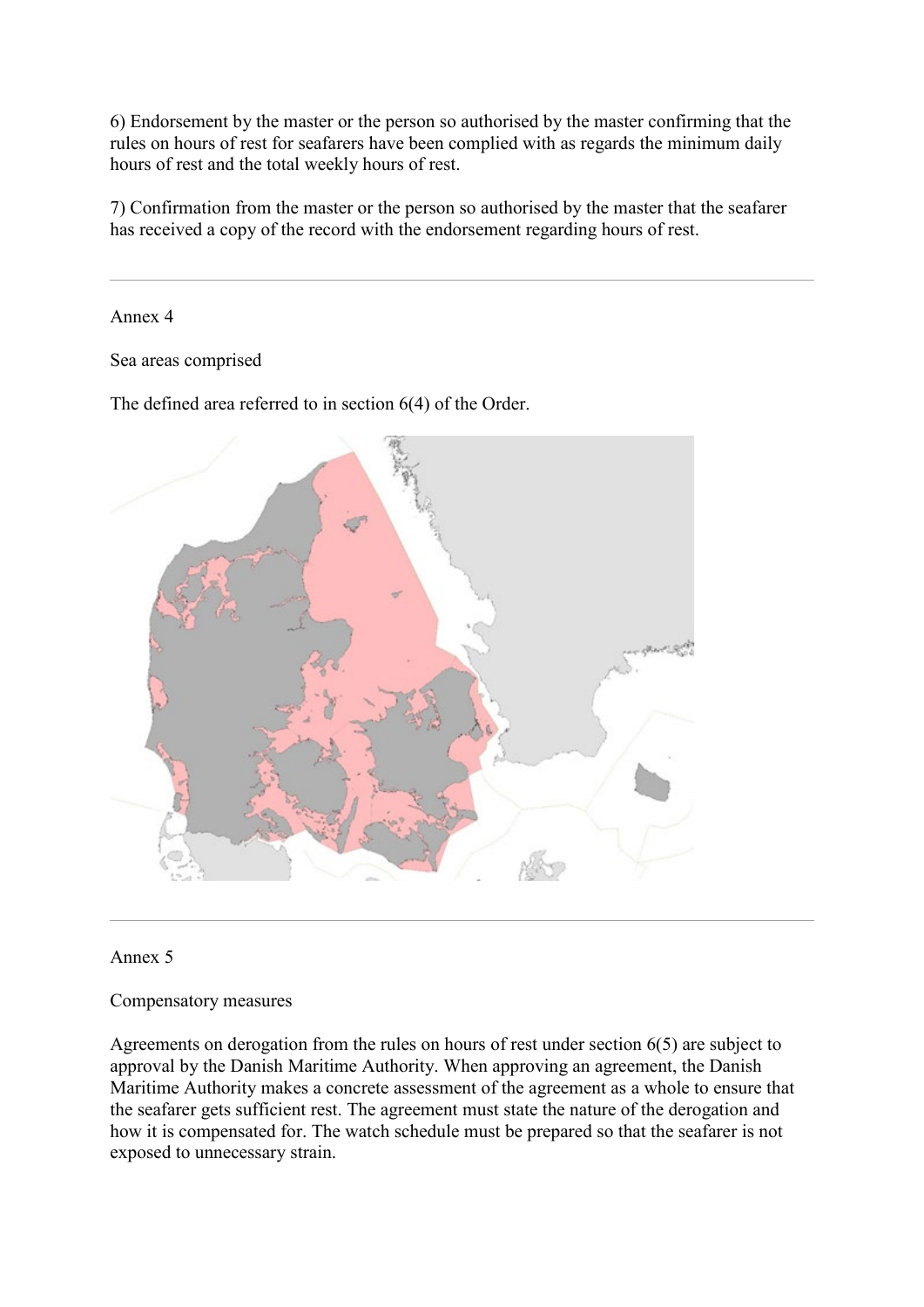Where the general provisions on hours of rest are derogated from, compensatory measures must be agreed. In determining compensatory measures, the following elements should be considered:

1. That, in any 24-hour period, the seafarer has at least 10 hours of rest, which may be divided into two periods, however.

2. That the seafarer has one period of rest of at least six consecutive hours on transition from one 24-hour period to the next. For example, if the seafarer's shift ends late in the evening, around midnight or in the middle of the night, the seafarer may not start a new shift until six hours have passed, even if a new 24-hour period has started.

3. That the six hours are actual hours of rest, which means that time must be added for any other activities.

4. That the general rule may only be derogated from twice in a row in any seven-day period. Between the two periods in which the hours of rest are derogated from, the seafarer must have three days either off duty or resting according to the general rule of 10 hours of rest in any 24 hour period.

5. That the seafarer has at least 77 hours of rest in any seven-day period.

6. That facilities allowing the seafarer to spend the night are available on board the ship or in the immediate vicinity, e.g. a resting room with a bed and toilet and bathing facilities. If deemed expedient, the seafarer may spend the night in his or her own home.

7. That the seafarer has suitable breaks and varied duties during the day; for example, if there is more than one navigator on board, the navigators should take turns navigating the ship.

8. That the agreement takes into account the route (crossing) and type of passenger ship concerned as well as peak periods.

9. Any other special compensatory measures adapted to local conditions.

### Official notes

[1\)](https://www.retsinformation.dk/eli/lta/2020/2027#Henvisning_id8e6ca341-133a-4767-950c-3c22f4cf5284) This Order implements parts of Council Directive 94/33/EC of 22 June 1994 on the protection of young people at work, Official Journal 1994, no. L 216, page 12, as amended by Directive 2007/30/EC of the European Parliament and of the Council of 20 June 2007, Official Journal 2007, no. L 165, page 21, Directive 2014/27/EU of the European Parliament and of the Council of 26 February 2014, Official Journal 2014, no. L 65, page 1, and Regulation (EU) 2019/1243 of the European Parliament and of the Council of 20 June 2019, Official Journal 2019, no. L 198, page 241, as well as parts of Council Directive 1999/63/EC of 21 June 1999 concerning the Agreement on the organisation of working time of seafarers concluded by the European Community Shipowners' Association (ECSA) and the Federation of Transport Workers' Unions in the European Union (FST), Official Journal 1999, no. L 167,